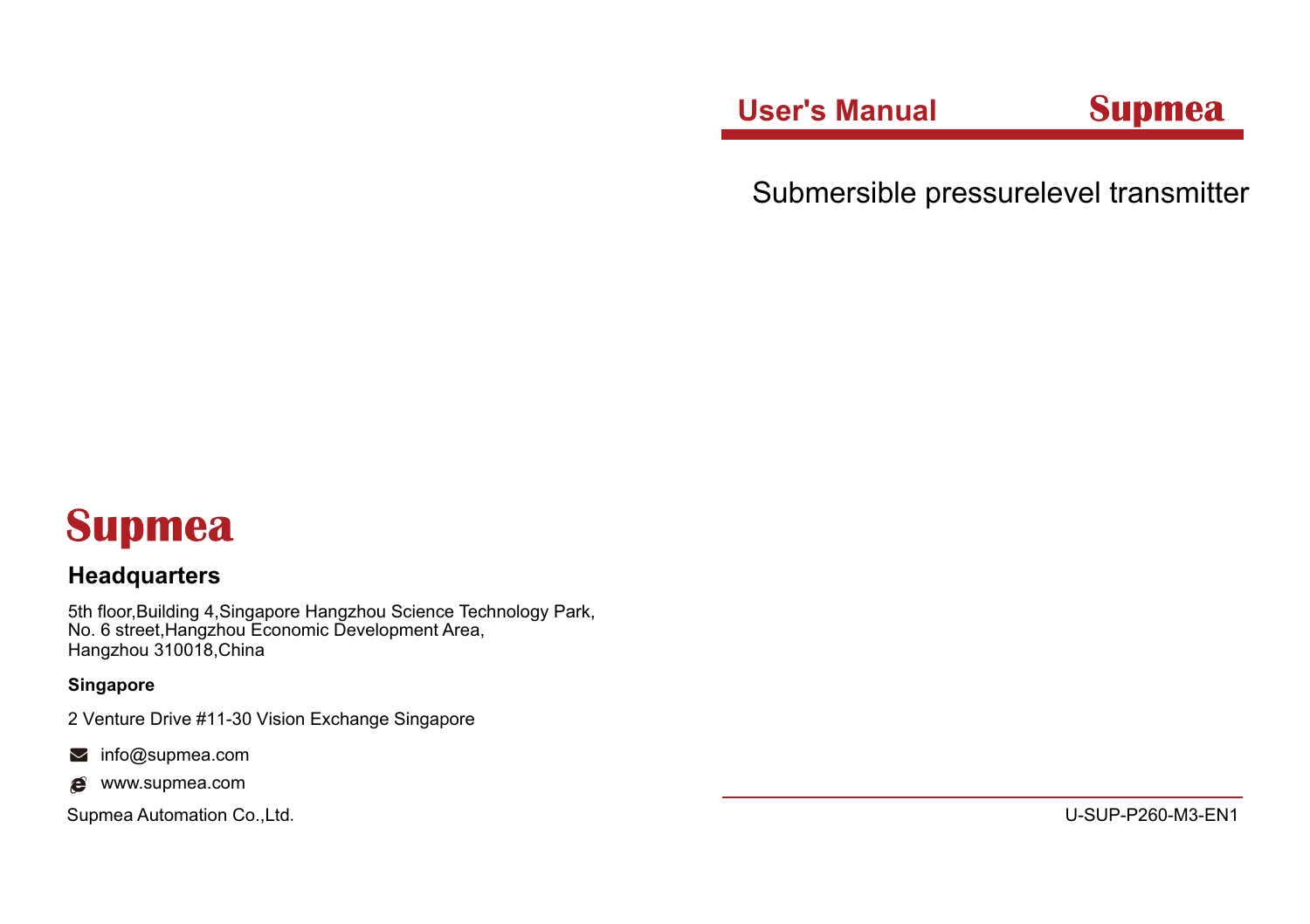### **Preface**

- Thank you for purchasing submersible pressure level transmitter.
- This manual is illustrating various functions, wiring methods, setting methods, operation methods, fault handling methods, etc. of the product.
- Please read this manual carefully before operating and using it to avoid unnecessary losses caused by the false operation.
- After reading, please keep it in a place convenient for reading at any time for reference during operation.

#### **Note**

- Modification of this manual's contents will not be notified due to function upgrading, etc.
- We try our best to guarantee that the manual content is accurate, if you find something wrong or incorrect. please contact us.
- It is strictly prohibited to reprint or copy the contents of this manual.
- This product is forbidden to use in explosion-proof occasions.

#### **Version**

U-SUP-P260-M3-EN1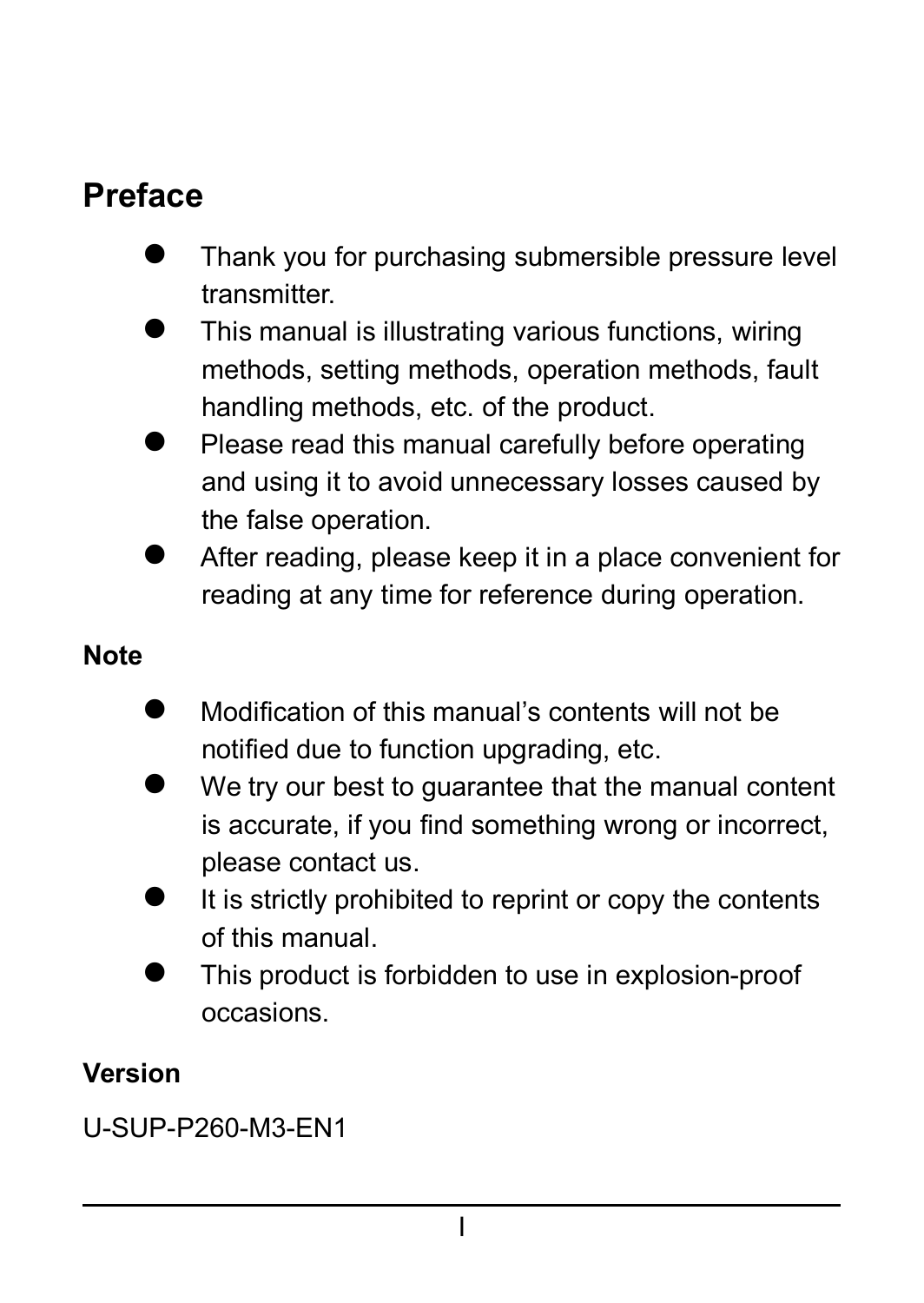### **Disclaimer**

- The company does not make any guarantees for the terms outside the scope of this product warranty.
- This company is not responsible for damage to the instrument or loss of parts or unpredictable damage caused directly or indirectly by improper operation of the user.

#### **Package contents**

After opening the box, please confirm the package contents before starting the operation. If you find that the model and quantity are incorrect or there is any physical damage in appearance, please contact us.

| No. | Item Name                                 | Quantity | Remarks |
|-----|-------------------------------------------|----------|---------|
|     | Submersible pressure<br>level transmitter |          |         |
| 3   | Manual                                    |          |         |
|     | Certificate                               |          |         |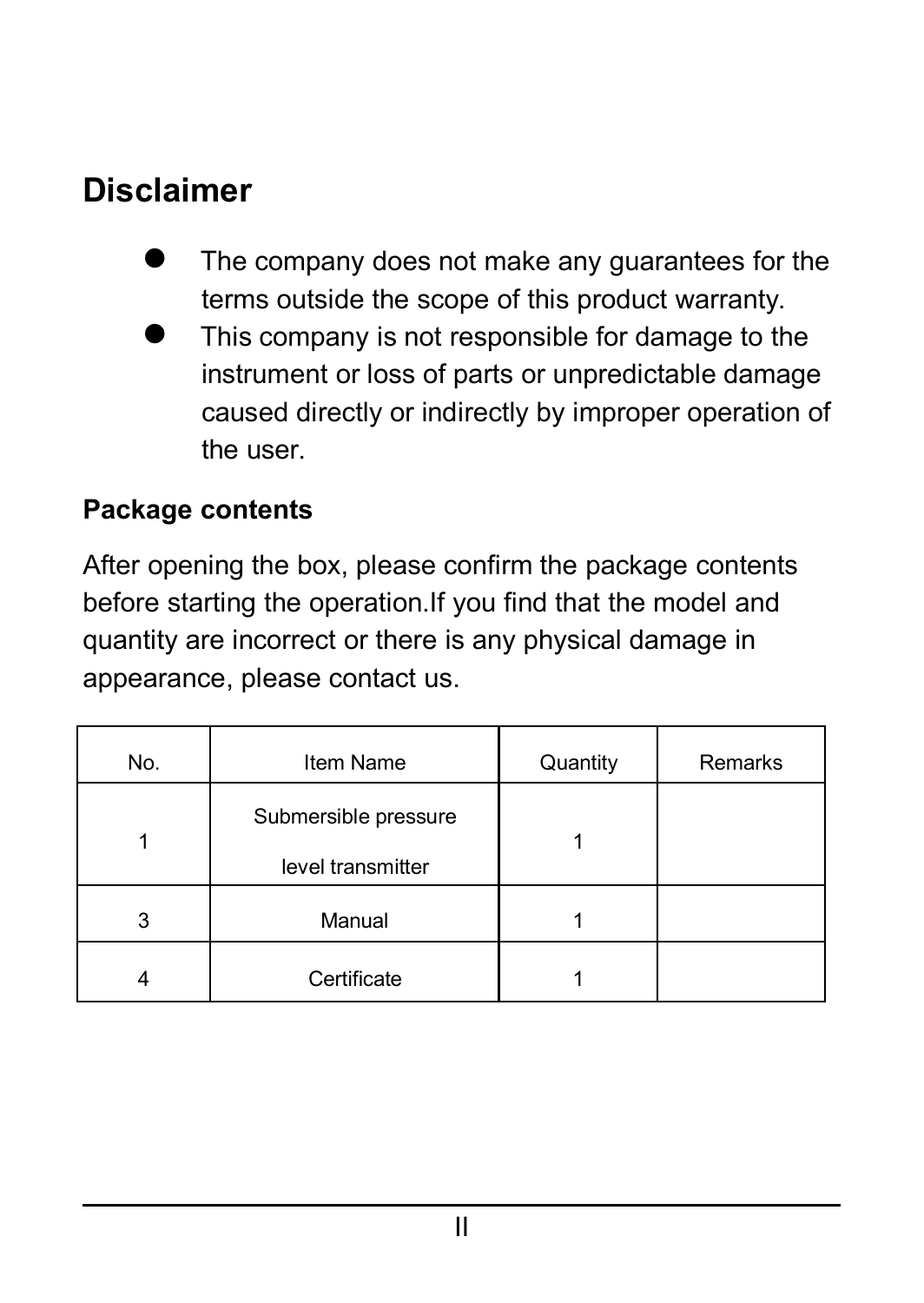# **Contents**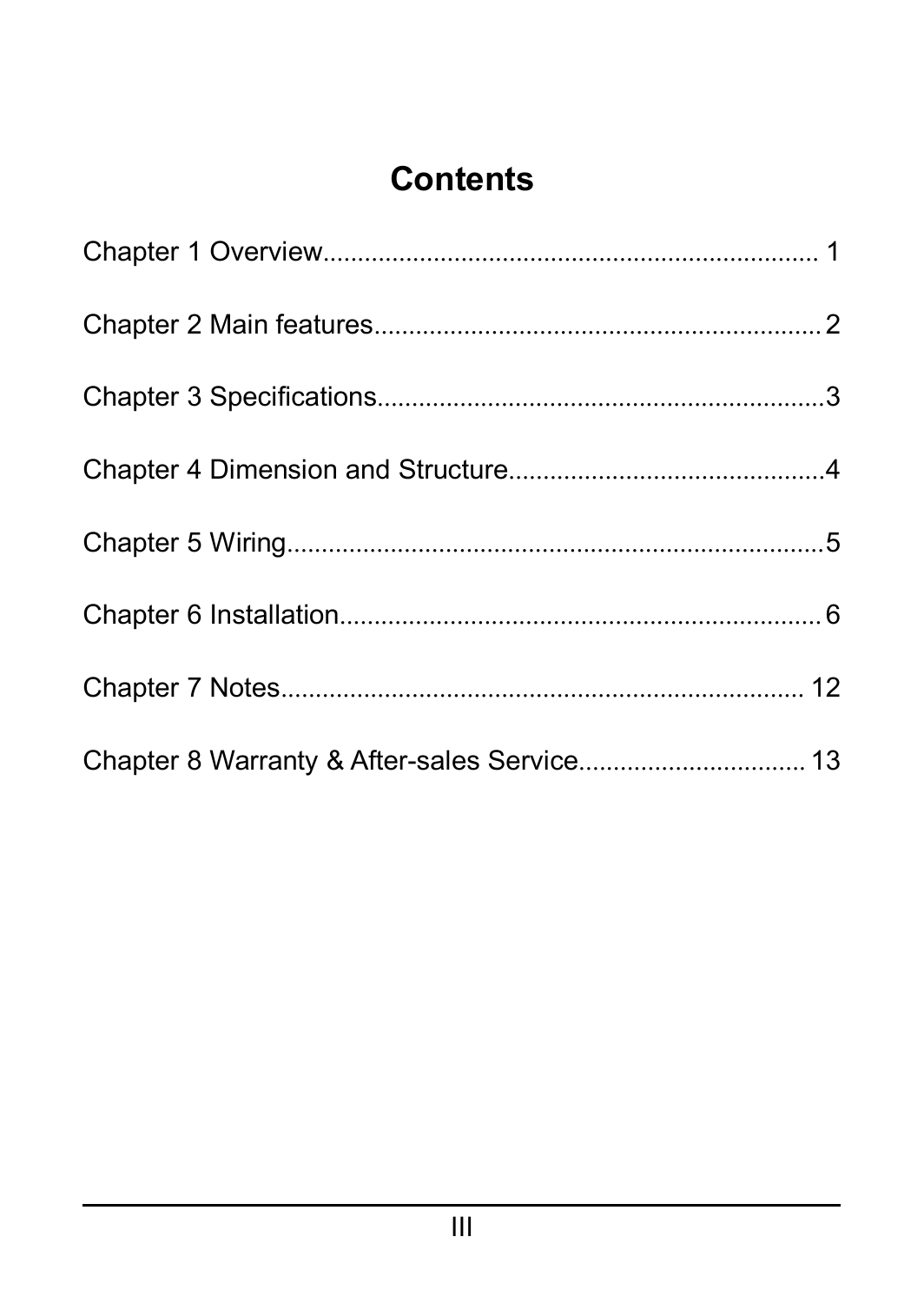### <span id="page-4-0"></span>**Chapter 1 Overview**

P260-M3 is the premium product of our company. It is in great demand and very popular among many companies in the industry. According to different industry applications, our company's high reliable silicon piezoresistive pressure sensor is selected as the pressure-sensitive core of the products, to output standard industrial applications and networking signals through automatic temperature compensation, programmable digital circuit correction and signal conditioning. The production process of the products follows the rigorous work style and fine process control of military enterprises. Each product is carefully designed with well-chosen components and fixed crafts through pressure cycling, aging, environmental simulation test and other methods, to ensure that each product is stable and reliable.

It boasts not only universal designs for multi-industry applications, but also special designs for different industry applications. We will carefully recommend suitable products to customers according to their usage scenarios and requirements; we can also tailor products to users' special needs so that every user can enjoy the best experience.

With its excellent accuracy and reliability, P260-M3 faithfully serves all kinds of industries with demands for fluid level measurement, especially the coal mine, oil, petrochemical engineering, medicine and water industry, and many others.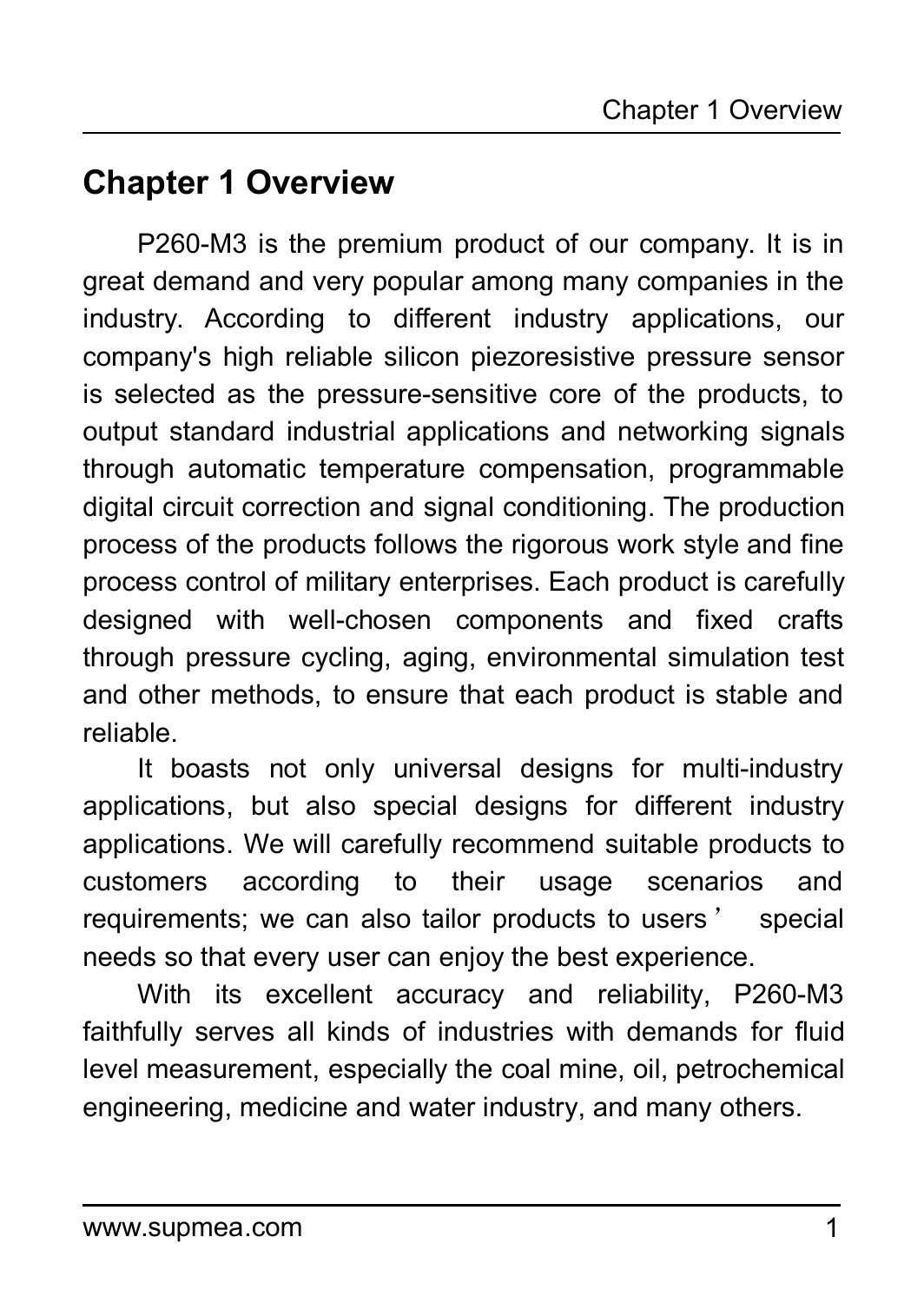# <span id="page-5-0"></span>**Chapter 2 Main features**

- Unified design, anti-interference
- Welded structure
- **IP68** waterproof
- **•** Live Display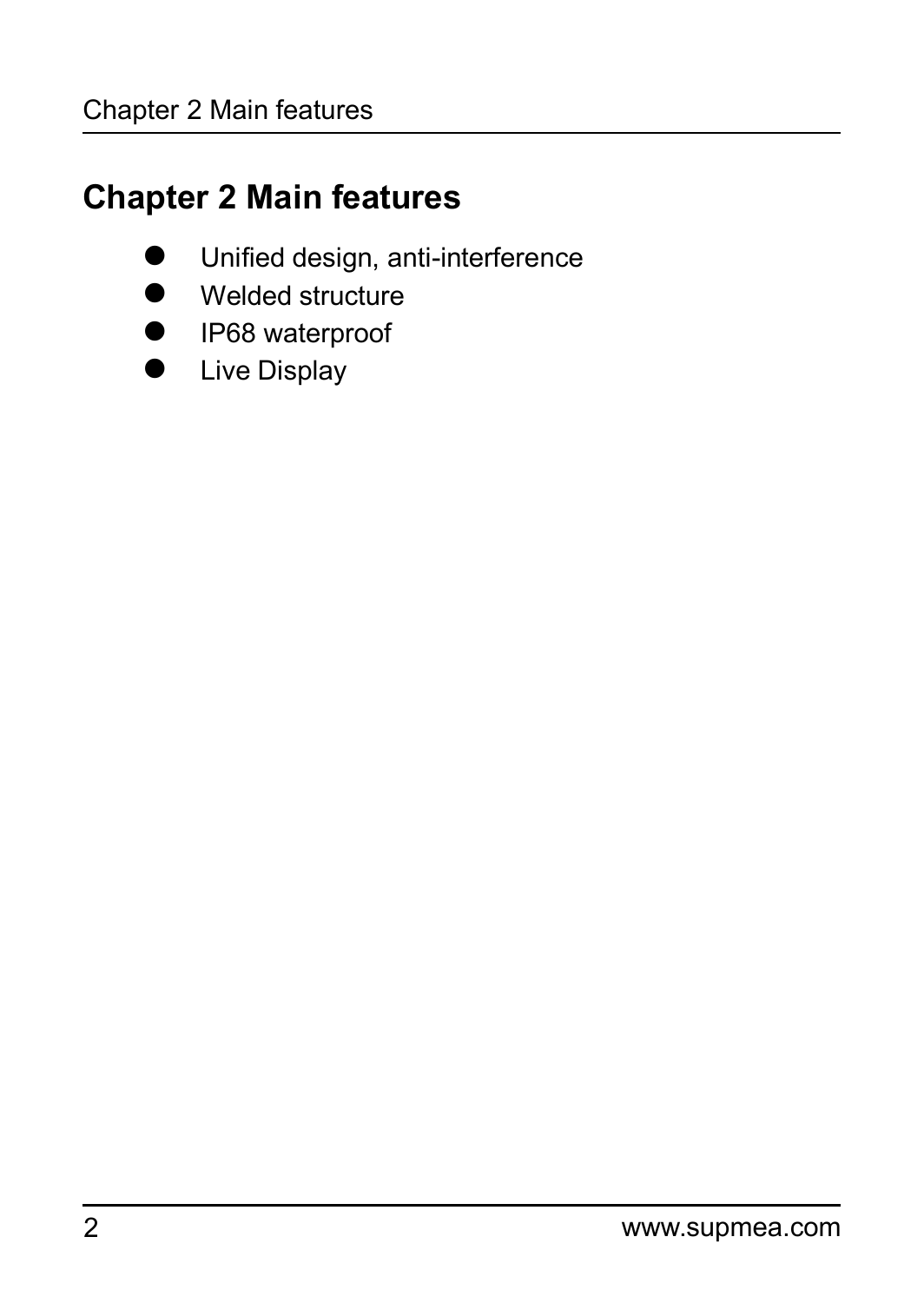# <span id="page-6-0"></span>**Chapter 3 Specifications**

| Range                            | $0m \sim 0.5m300m$                             |
|----------------------------------|------------------------------------------------|
| Overload pressure                | ≤200%FS                                        |
|                                  | Gauge pressure                                 |
| Pressure type                    | Absolute pressure                              |
| Accuracy                         | 0.5%                                           |
| Stability                        | ±0.25%FS/Year                                  |
| Zero temperature<br>drift        | $\pm 0.05\%$ FS/°C                             |
| Sensitivity<br>temperature drift | $\pm 0.05\%$ FS/°C                             |
| Compensation                     | $(0 \sim 50)$ °C                               |
| temperature                      | $(.10 \sim 70)$ °C                             |
| Medium<br>temperature            | $(-20 - 65)$ °C                                |
| Supply                           | $(12 - 30) VDC$                                |
| Output                           | $(4{\sim}20)$ mA                               |
| Load resistance                  | Current mode: $\leq$ (U-12)<br>$/0.02(\Omega)$ |
| Ingress<br>Protection            | IP68                                           |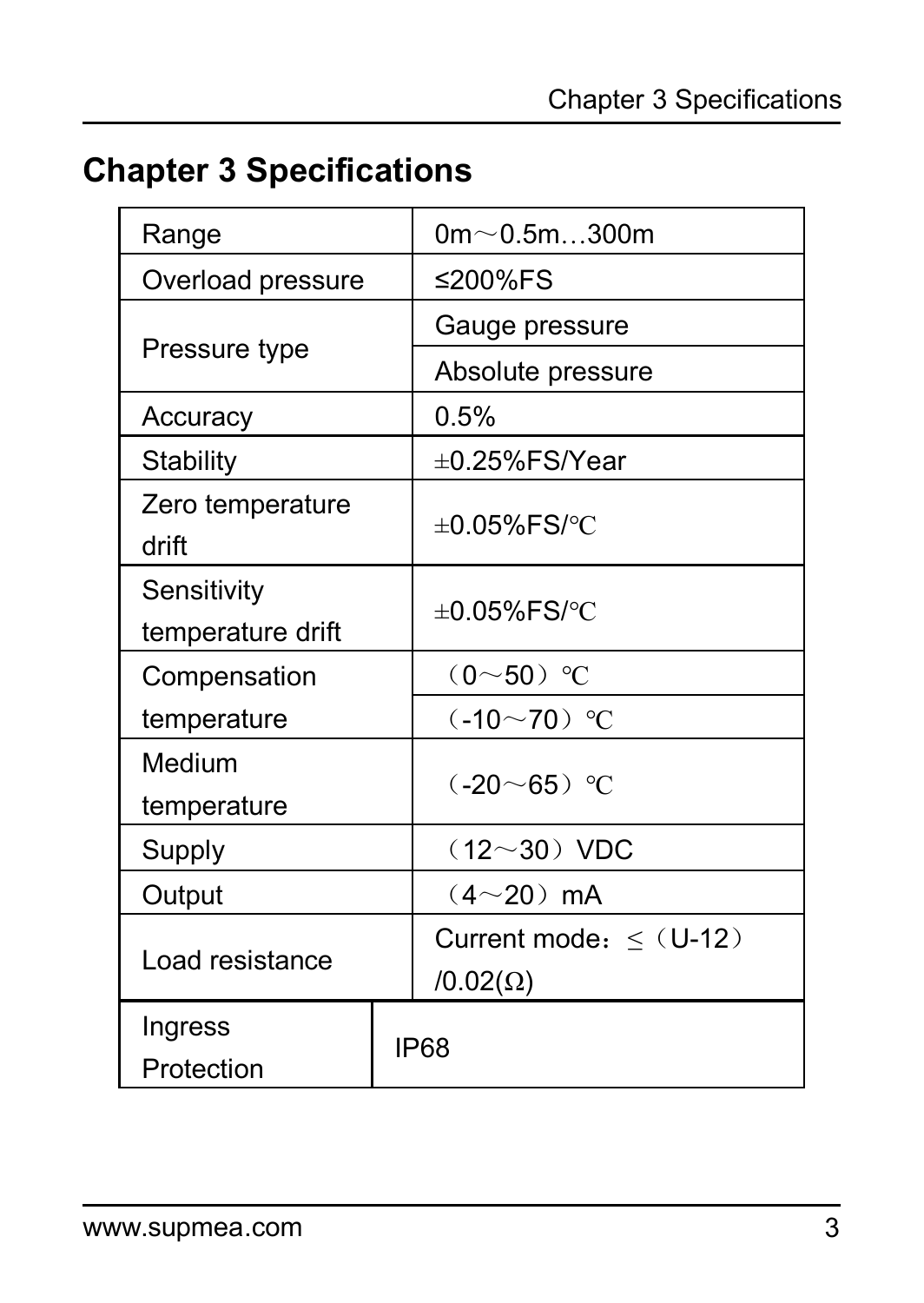# <span id="page-7-0"></span>**Chapter 4 Dimension and Structure**

Full-welded structure, removable protective cap, small diameter Φ19mm.

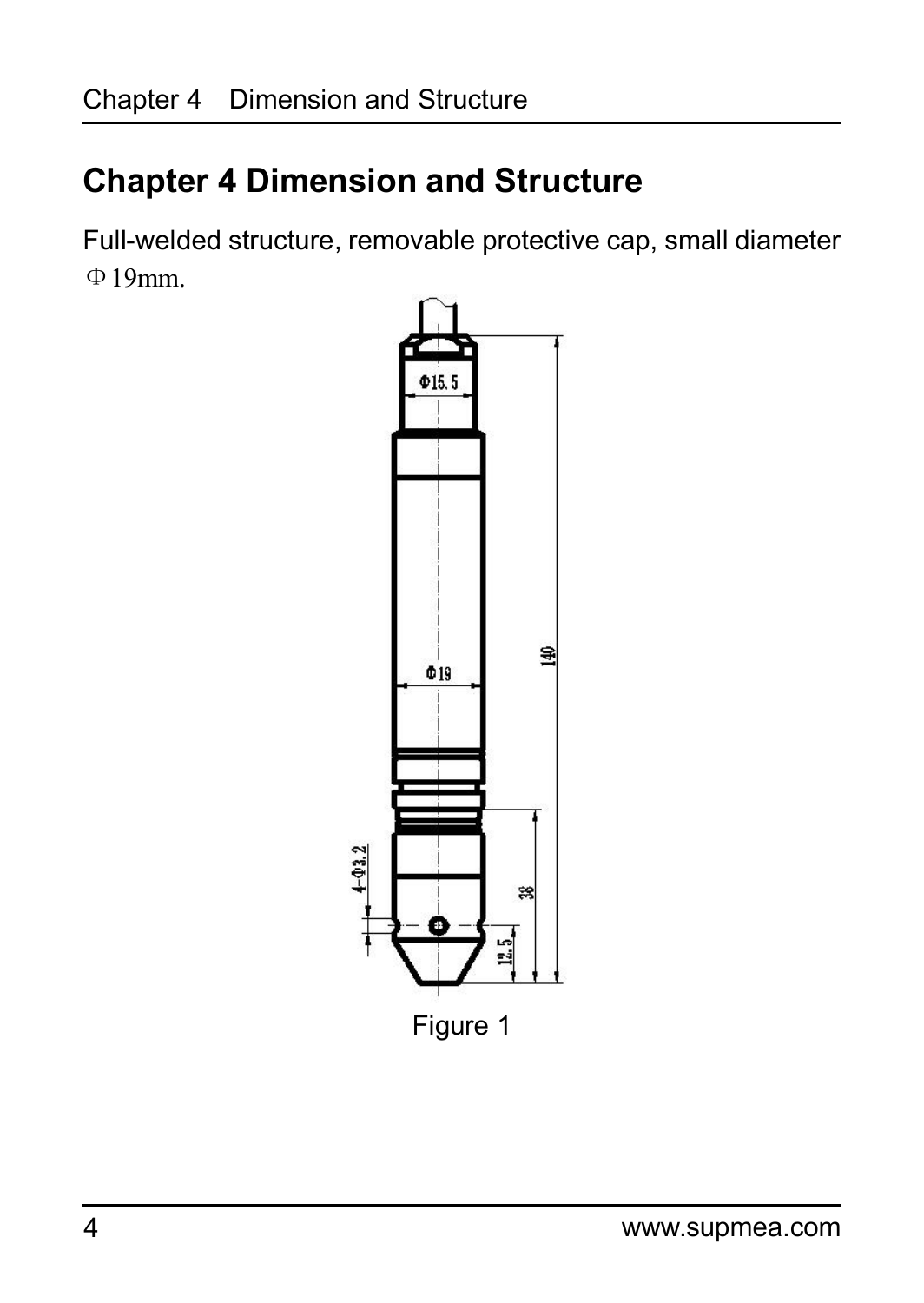# <span id="page-8-0"></span>**Chapter 5 Wiring**

Current output:

- Red:VCC
- **Green:Iout**
- Black:PE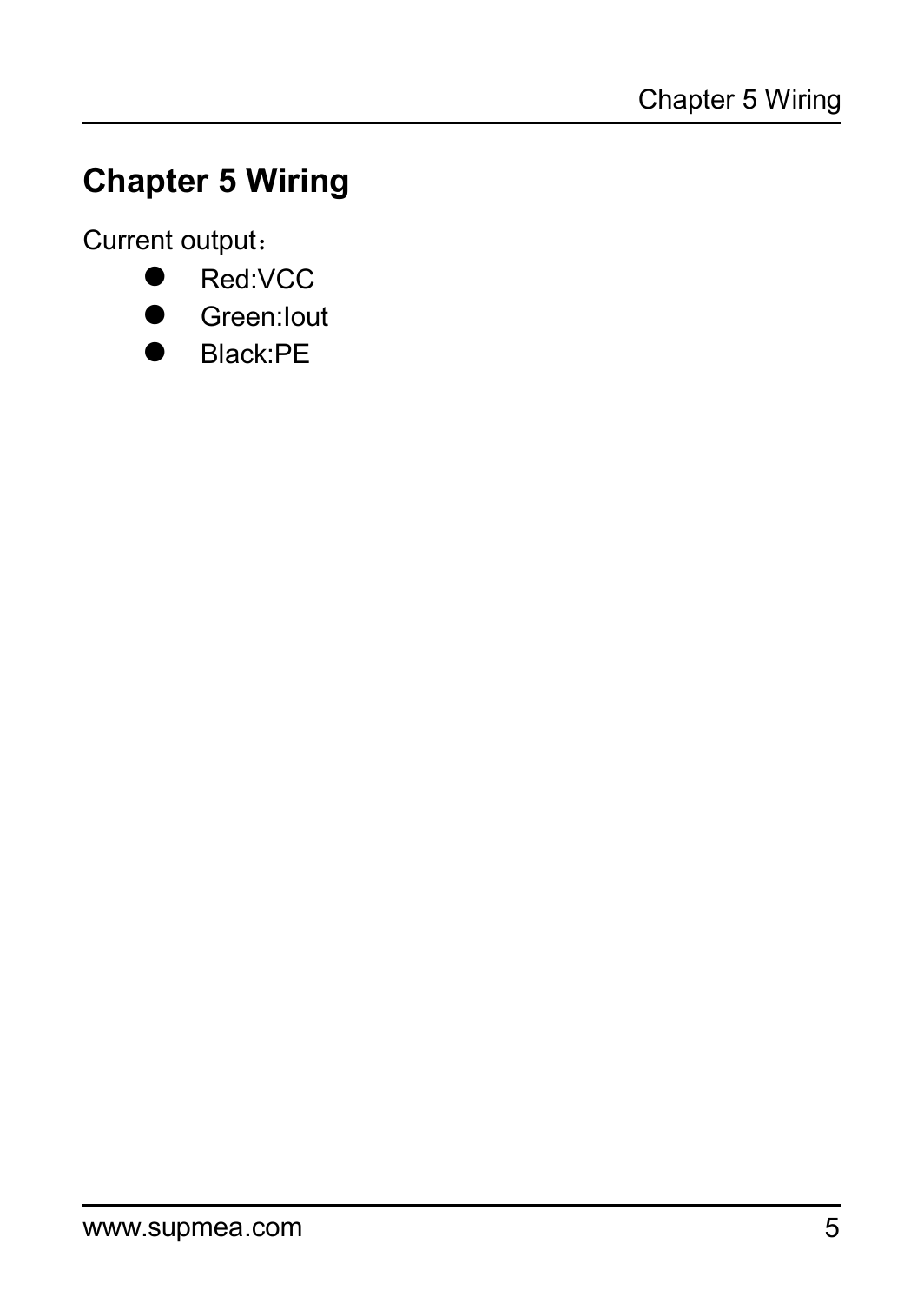### <span id="page-9-0"></span>**Chapter 6 Installation**

 In the measurement of the reservoir, oil tank and other liquids, in order to prevent the displacement of the transmitter in the long-term measurement, it is recommended to adopt the fixed pipe installation. Fix a steel pipe or plastic pipe with an inner diameter of greater than φ 30mm, and make sure the pipe is connected from top to bottom. Put the transmitter into the pipe at the corresponding depth, and fix the cable and junction box at the outlet of the pipe.

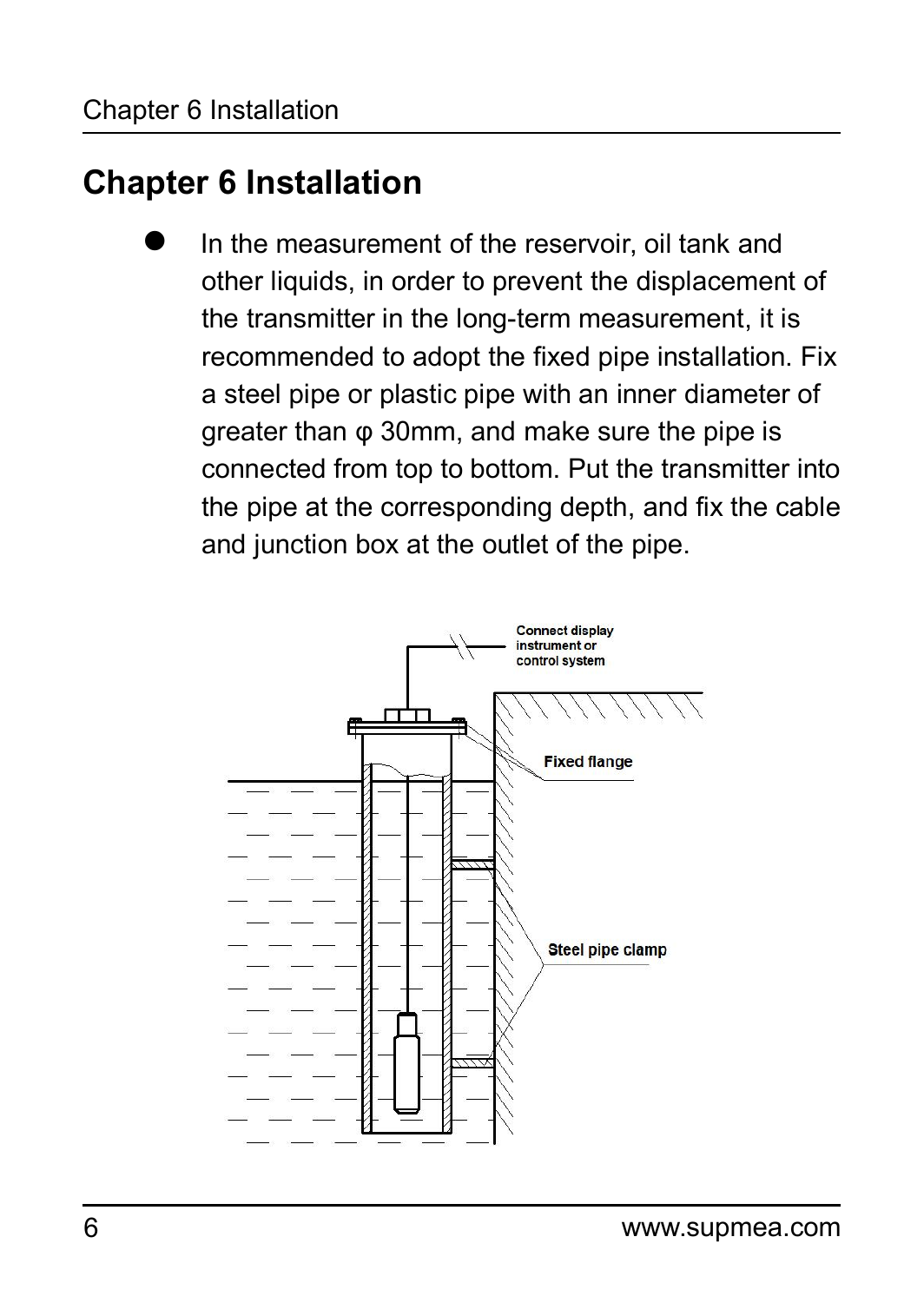In the measurement of still liquid, the level transmitter can be directly put into the liquid, and the cable and junction box can be fixed at the outlet.

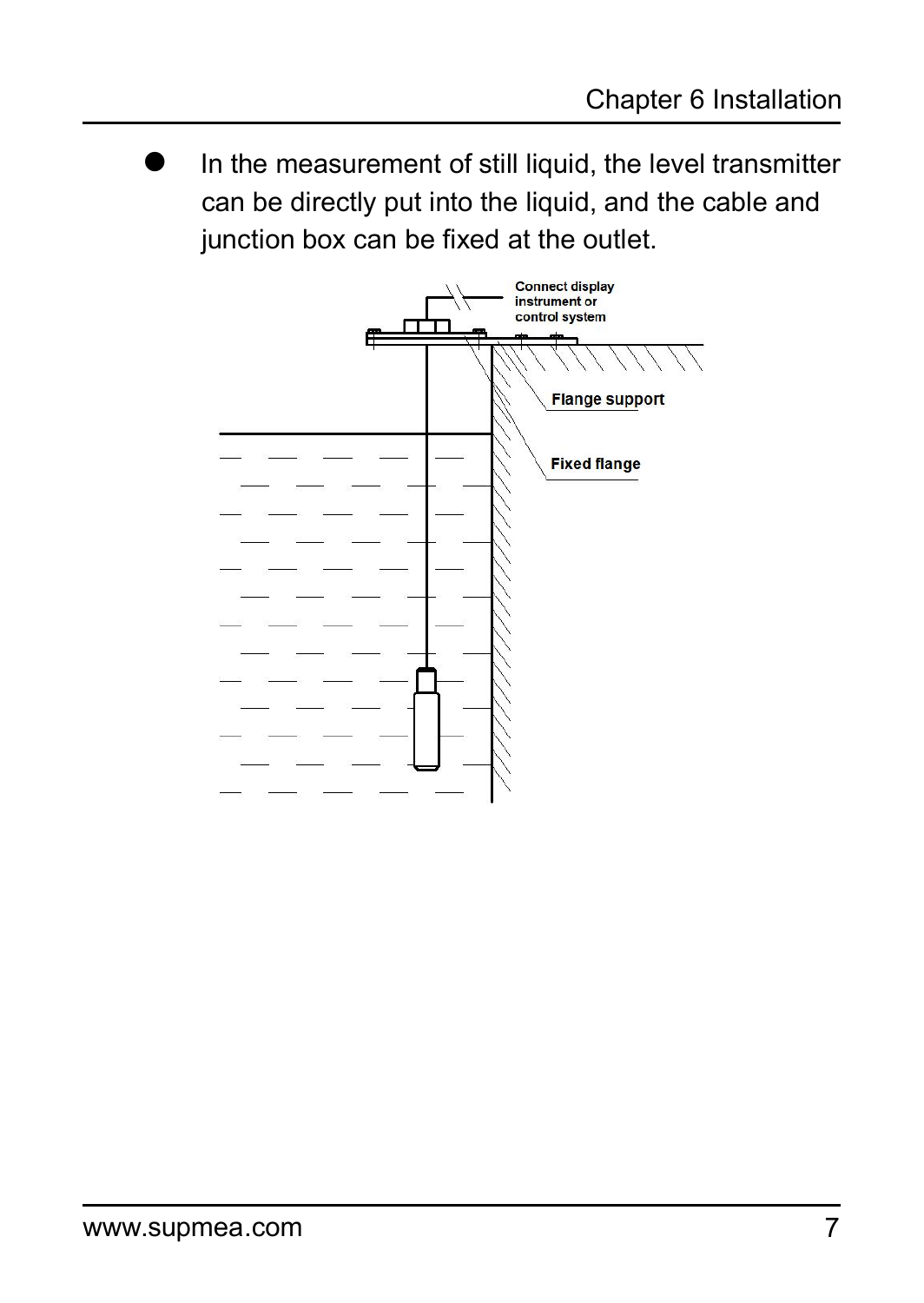#### Chapter 6 Installation

When measuring the liquid level in the flowing liquid, insert a steel pipe with an inner diameter of about  $\Phi$ 30mm in the liquid, and open two to three holes of about Φ5mm in the high and low positions of the pipe in the reverse direction of the liquid flow to allow the liquid to enter the pipe easily, and the cable and junction box are fixed at the outlet.

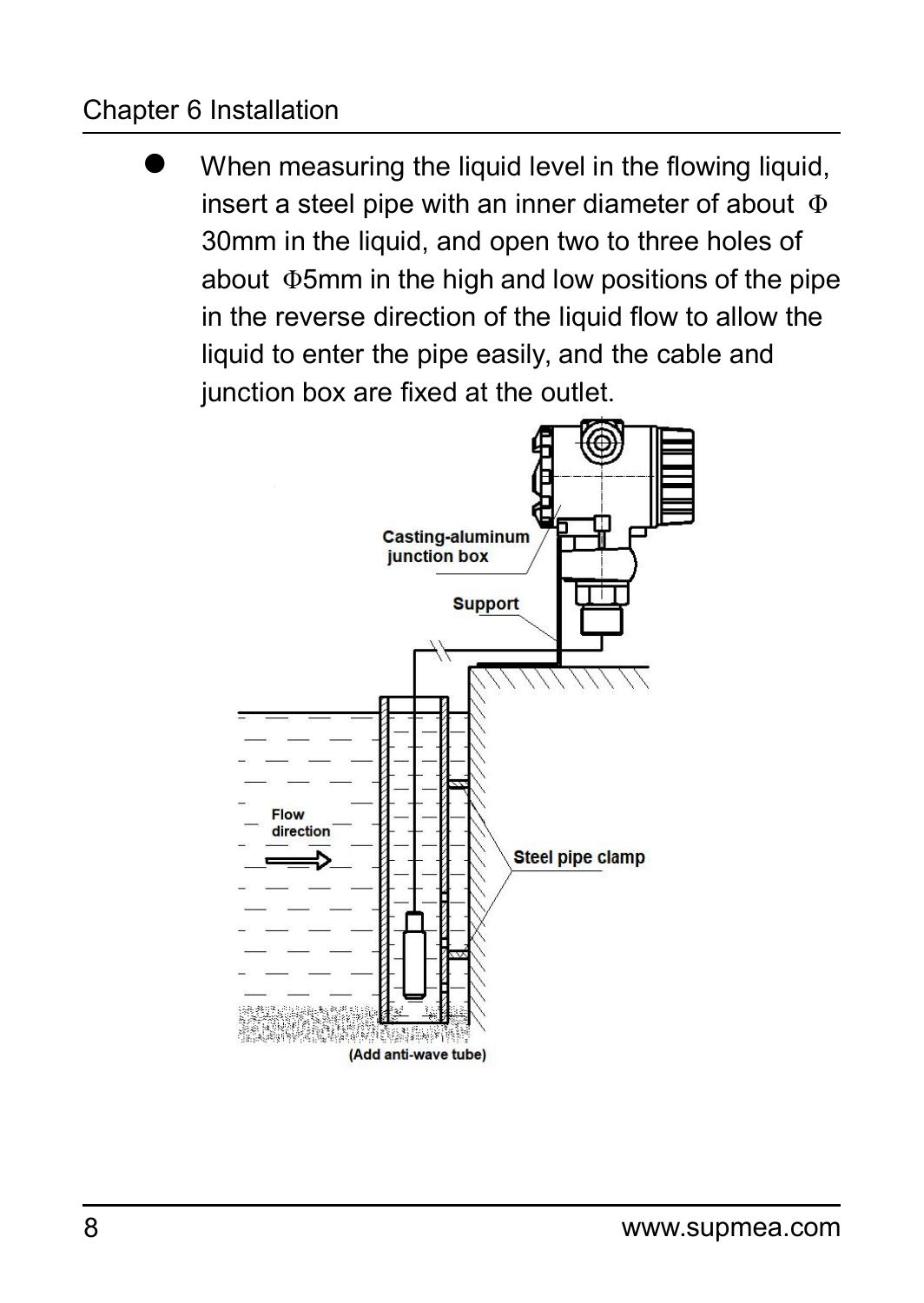When measuring liquid level in a fluid with large fluctuations, it is recommended to add damping devices as shown in the figure to reduce the impact of fluctuations on liquid level measurement, and to fix the cable and junction box at the outlet.

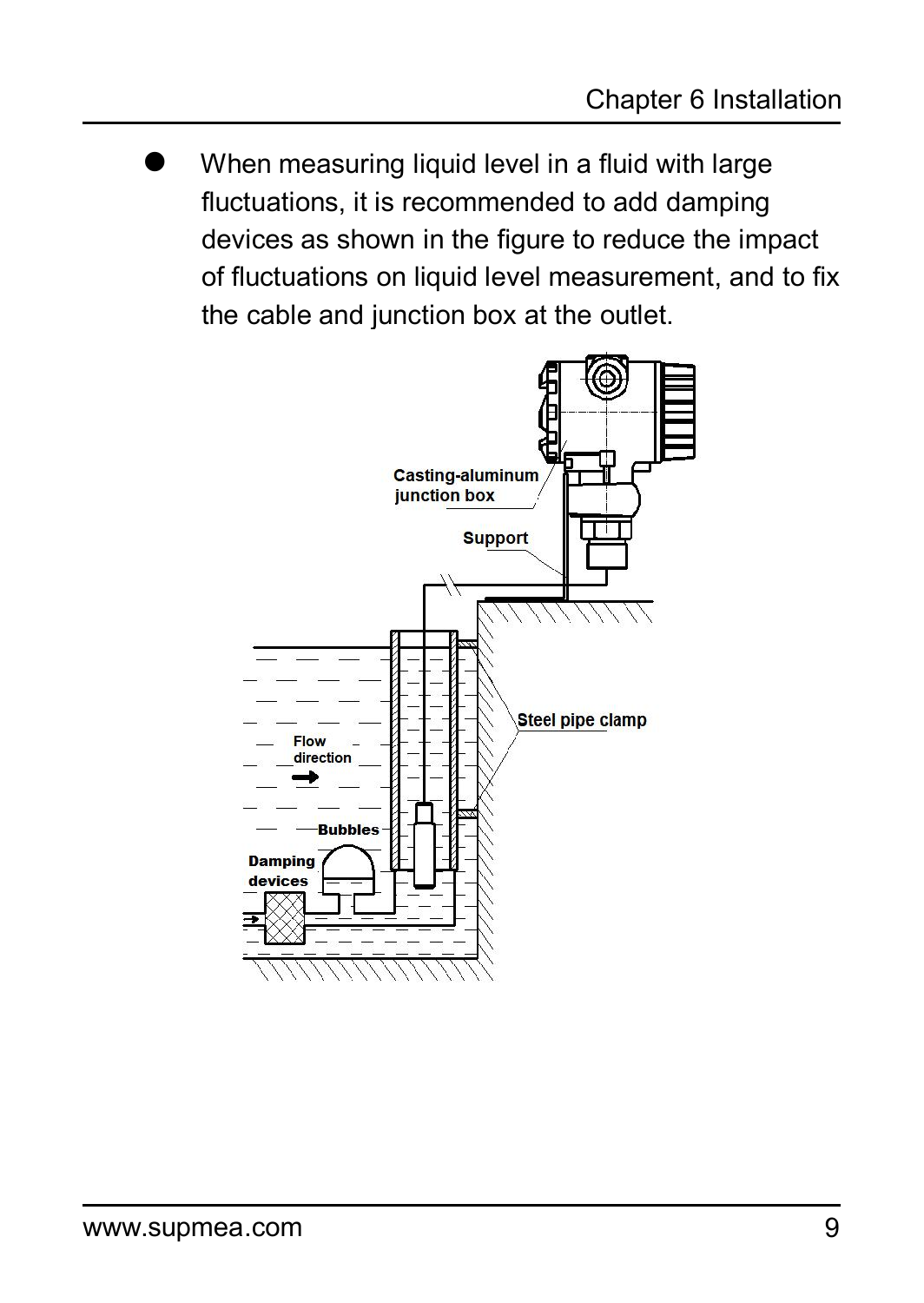#### Chapter 6 Installation

 In the liquid level measurement with large silt, it is necessary to install the mounting bracket to prevent the silt from blocking the pressure hole and causing test errors.

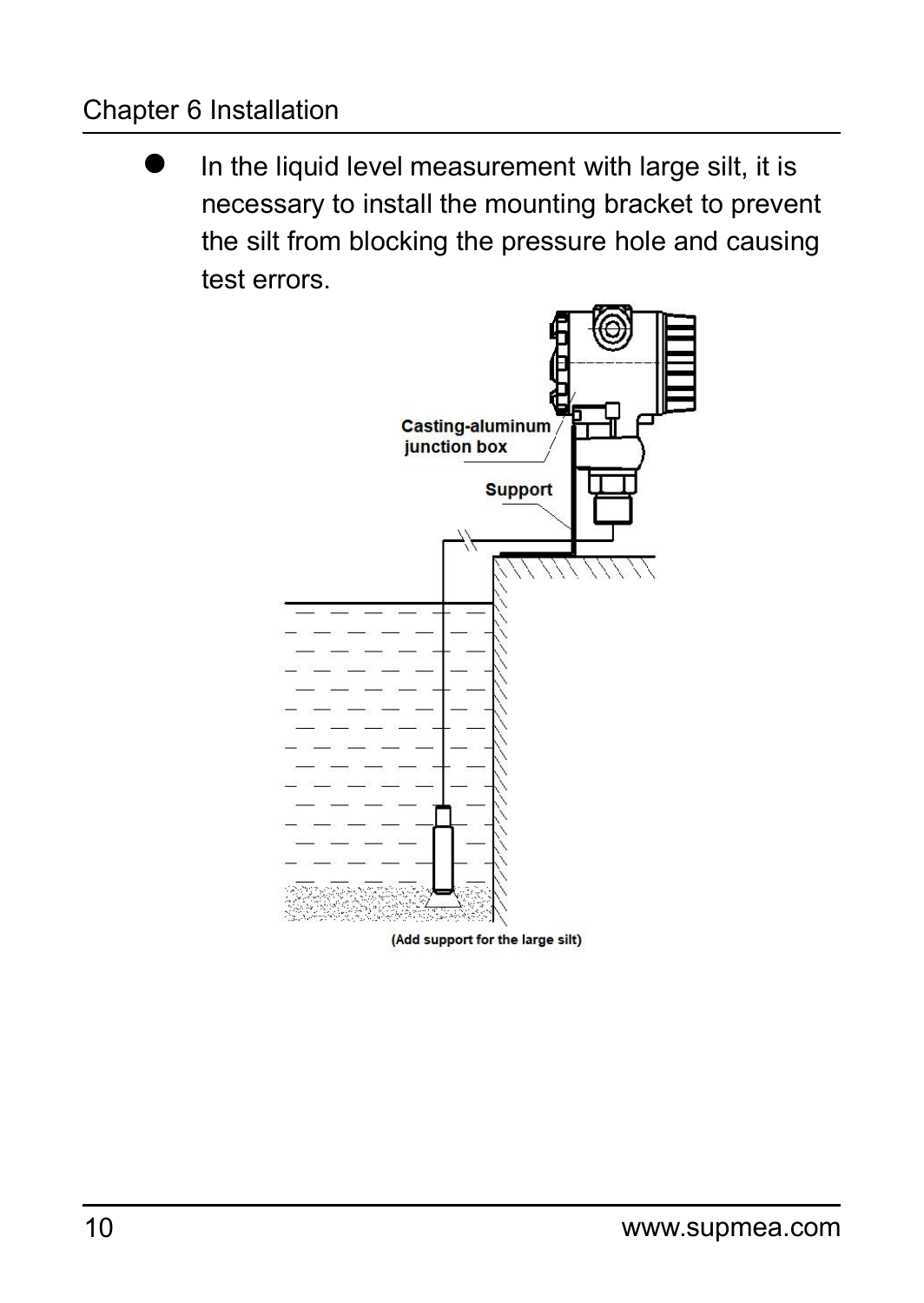When measuring the still liquid in an open container, the level transmitter can be directly put into the bottom of the container and the cable and junction box can be fixed at the opening of the container.

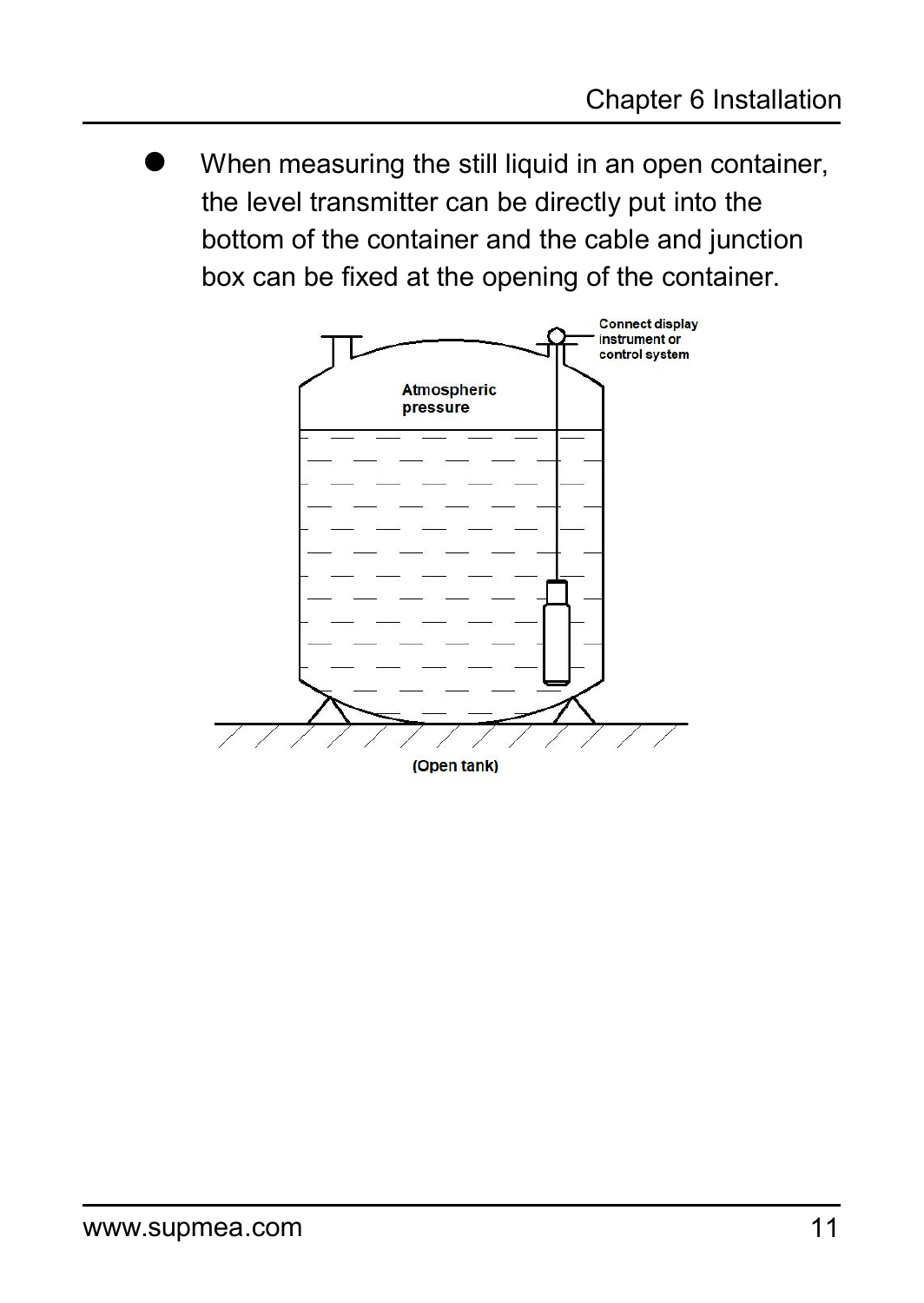### <span id="page-15-0"></span>**Chapter 7 Notes**

 Please pay attention to the compatibility between the tested medium and the part of the product contacting the medium.

 Please specify the appropriate measuring range and accuracy requirements when ordering. In order to ensure the stability and accuracy of the product, it is recommended that the measuring range of the pressure transmitter should be 120% of the actual measuring pressure range, and the maximum pressure should be within the measuring range.

 During the installation, ensure that the product and power supply are reliably grounded, which can reduce the damage probability of the transmitter caused by lightning.

 For the medium containing silt and sand, the transmitter head needs to take protective measures such as filtering measures to prevent the pressure tap from blocking or particles scratching the diaphragm.

 $\bullet$  Tighten the junction box lid before energizing, and ensure that the inner chamber of the transmitter is isolated from the environment. When cleaning, overhauling or modifying parameters, the power must be cut off completely, then remove the transmitter and move it to the safe environment for processing. Live operation on site is strictly prohibited.